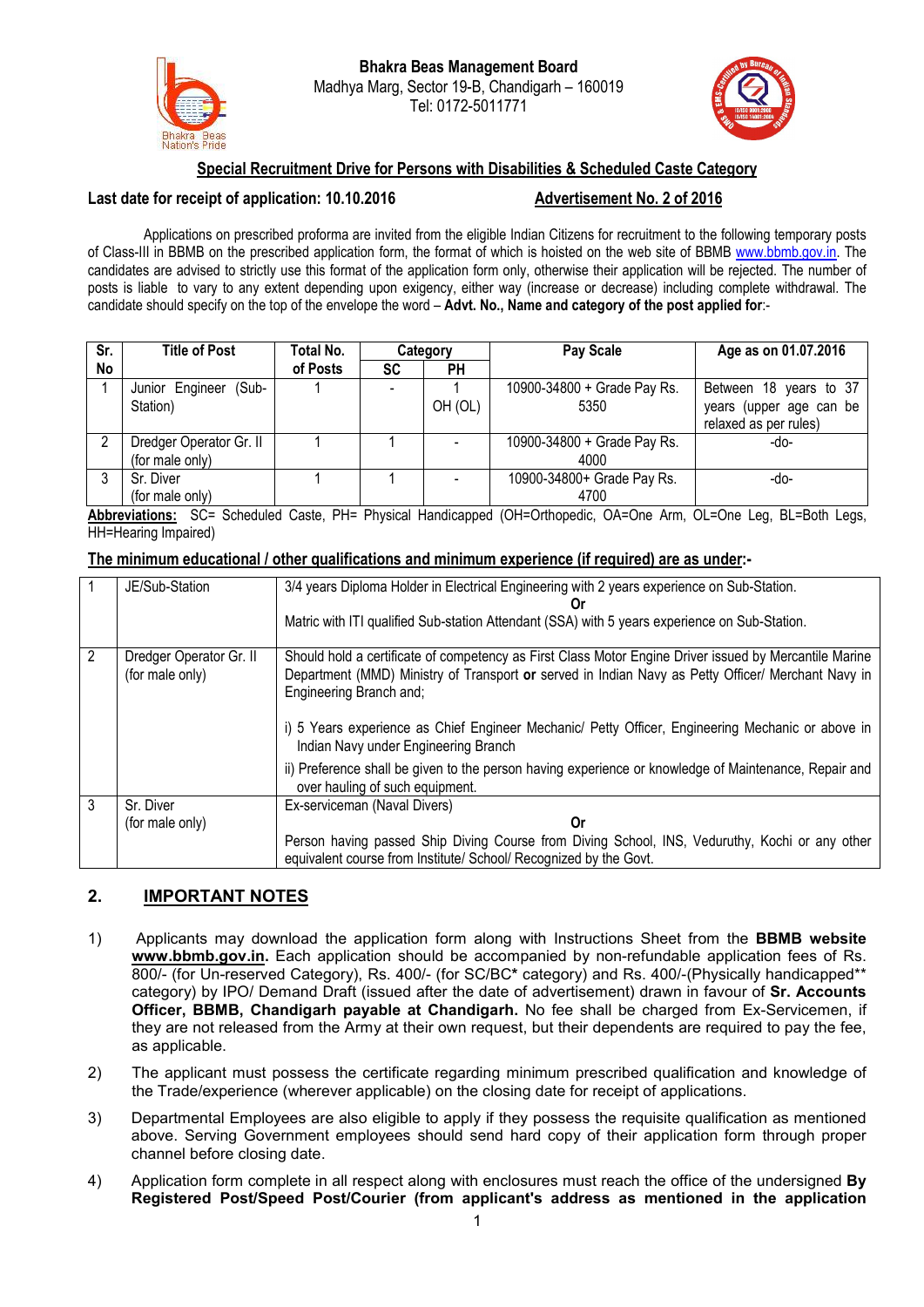form) on or before 10.10.2016 up to 1600 hours. Applications received late will not be considered. This office would not be responsible for any postal delay and the applicants are advised to apply well in advance. No application shall be received by hand or in person or by ordinary post.

5) The applicant should clearly specify the post applied and his/her mailing address on the envelope while sending his/her application form as per para (4) above.

#### GENERAL TERMS AND CONDITIONS:-

- 1. The candidate who is in service will have to produce No Objection Certificate from his/her Head of Institution/employer at the time of final selection otherwise he/she will not be allowed to join in BBMB.
- 2. Submission of incomplete application i.e. without copies of testimonials of prescribed minimum educational qualification as per advertisement, experience certificate (if required), Date of Birth certificate, proof of deposit of application fee, etc. may render the candidate ineligible.
- 3. The candidates who wish to apply for more than one post, they should submit separate application forms for each category.
- 4. Numbers of posts are liable to increase or decrease either way, including complete withdrawal.
- 5. The applications received after the closing date will not be considered.
- 6. The benefit of reservation, including the benefit of relaxation in upper age limit in respect of Candidates belonging to reserved category, will be as per Punjab Govt. instruction issued from time to time and is restricted to the domiciles of Punjab, Haryana, Himachal Pradesh, Rajasthan, UT, Chandigarh only.

\*Concession of fee is admissible to SCs of All States & BCs of Punjab, Haryana, Rajasthan, Himachal Pradesh & UT Chandigarh. No concession of fee is admissible to BCs of other States.

\*\* Concession of fee (50%) is admissible to **Physical Handicapped** as per Pb.Govt. circular letter No.7/18/2011-7 SS/1015, dated 06.09.2012 in compliance to Hon'ble Punjab & Haryana High Court Chandigarh directions in CWP No.19195/2010.

7. In case the post of particular category (BC etc.) is not available then these candidates can apply under General / Un-reserved Category after depositing full fees payable for General Category.

#### SPECIAL INSTRUCTIONS

- 1. The prescribed essential qualifications are minimum and mere possession of the same do not entitle a candidate to be called for interview. The applicant must possess the minimum Prescribed Qualification on the Closing Date for receipt of applications. If the number of applications received in response to this advertisement is large and it is not convenient or possible for the Centralized Staff Selection Committee to interview all the candidates, the Centralized Staff Selection Committee may restrict the number of candidates for interview to a reasonable limit on the basis of qualifications and experience higher than the minimum prescribed in the advertisement or by holding a screening test or by any other method devised by the Centralized Staff Selection Committee whose decision in the matter shall be final.
- 2. The decision of the Centralized Staff Selection Committee in all matters relating to eligibility, acceptance or rejection of application, mode of selection, etc. will be final and binding on the candidates and no enquiry or correspondence/ communication oral or written shall be entertained in this behalf.
- 3. Serving Government employees should send their application form well in time through proper channel and these must reach this office by the closing date for receipt of applications. They may, however send an advance copy direct to the Member Secretary, Centralized Staff Selection Committee (CSSC), BBMB Head Office, Chandigarh. Their advance application will be considered only if their applications are received through their respective Head of Department with the No Objection Certificate.
- 4. The selected candidates are liable to be posted anywhere within the jurisdiction of BBMB.
- 5. The posts carry usual allowances as may be sanctioned by BBMB from time to time for these posts.
- 6. Canvassing in any form will disqualify the candidate.

#### GENERAL INSTRUCTIONS

1. A candidate whether belongs to General category or reserved categories can submit only one application for a particular post. Application Form complete in all respect duly filled in by the candidates in their own handwriting in Capital Letters and signed in the specified space along with the enclosures must reach the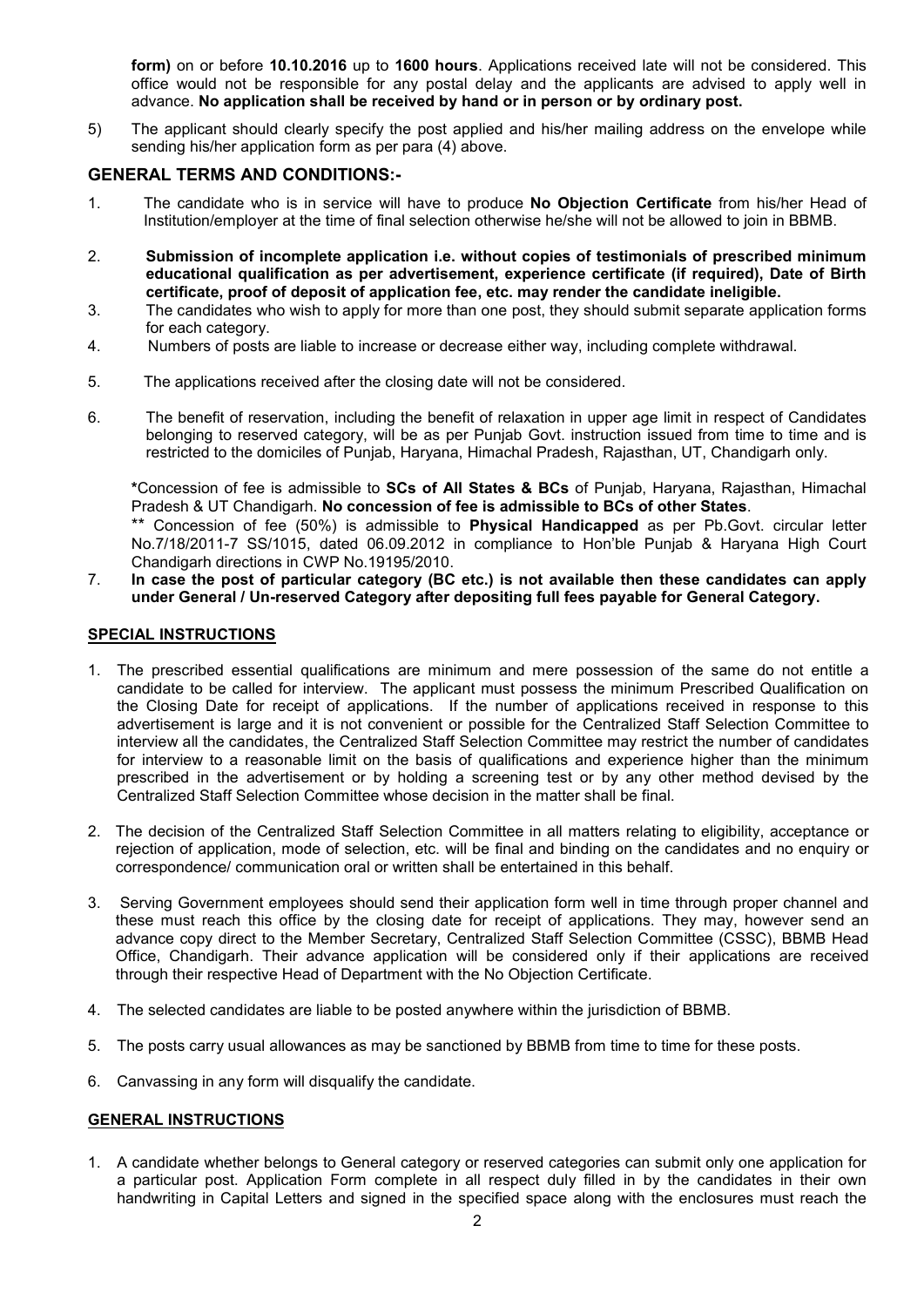office of the undersigned By Registered Post/Speed Post/Courier (from applicant's address as mentioned in the application form) on or before 10.10.2016 up to 1600 hours. Applications received late will not be considered. This office would not be responsible for any postal delay and the applicants are advised to apply well in advance. No application shall be received by hand or in person or by ordinary post except in case of already in-service candidates through proper channel. All the columns of the Application Form should be filled in.

2. The applicant should clearly specify the post applied and his/her mailing address on the envelope while sending his/her application form as per para (1) above.

#### 3. Relaxation in Age

The applicant must fulfill the age requirement as on 01.07.2016. The upper age is relaxable (a) by 5 years for SC/BC candidates, (b) up to 42 years for widow/legally separated/divorced women (c) to the extent of 10 years for physically handicapped persons on production of Medical certificate from the Competent Authority (d) in case of Ex-servicemen, as per Punjab Government Recruitment Rules,1982 as amended from time to time and (e) up to 47 years for persons already in the employment of Central/State Government or their Undertakings/Autonomous Bodies/Boards/ Corporations.

#### 4. Reservation of posts

- a) In the case of reserved category candidates, the benefit of age relaxation and fee concession (wherever applicable) will be available only to the candidates possessing the reservation certificate issued by the Competent Authority including those as notified by the States of Punjab, Haryana, Rajasthan, HP and UT Chandigarh.
- b) SC/BC candidates from States other than those of Punjab, Haryana, Rajasthan, HP and UT Chandigarh shall also be considered under General category and if they fulfill all the conditions as applicable for General category.
- c) Candidates seeking benefit of the age relaxation / fee concession under Ex-servicemen quota will include Exservicemen himself, his sons and unmarried daughters or daughter-in-law in case no other member of the family has availed the benefit as notified in Punjab Government Recruitment Rules, 1982 as amended from time to time. Dependent of such Ex-servicemen will have to produce a certificate of Dependency from the District Sainik Welfare Board, in the prescribed proforma.
- d) Persons applying under Orthopedically handicapped category should be having minimum 40% or more Physical defect and deformity as certified/issued by competent authority (Civil Surgeon/PGIMER/Govt. Hospital/Main General Hospital). Thereafter, they shall be eligible for the benefit of age relaxation & fee concession as permissible under the rules of Punjab Government.

#### NOTES

- i) No TA/DA or other expenses will be paid for appearing in the test(s) and/or interview or otherwise except to the category of eligible Scheduled Castes/Backward Class candidates to whom TA may be paid, as per the Punjab Govt. rates as applicable.
- ii) The selected candidate will be initially appointed on fixed salary for 2 (two) year probation period at the initial of the scale. They shall be governed by the Terms & Conditions mentioned in the Appointment letter.
- iii) An application form will be summarily rejected in the following events and no correspondence shall be entertained in this regard:-
- a) If a candidate makes more than one application for a particular post or submits same application form for more than one post/category.
- b) If the application is unsigned/incomplete/name of post not specified/not accompanied copies of documents/ required documents not attached.
- c) If the application is received after the closing date.

Sd/- Member Secretary Centralized Staff Selection Committee BBMB Secretariat, Madhya Marg, Sector-19-B, Chandigarh-160019.